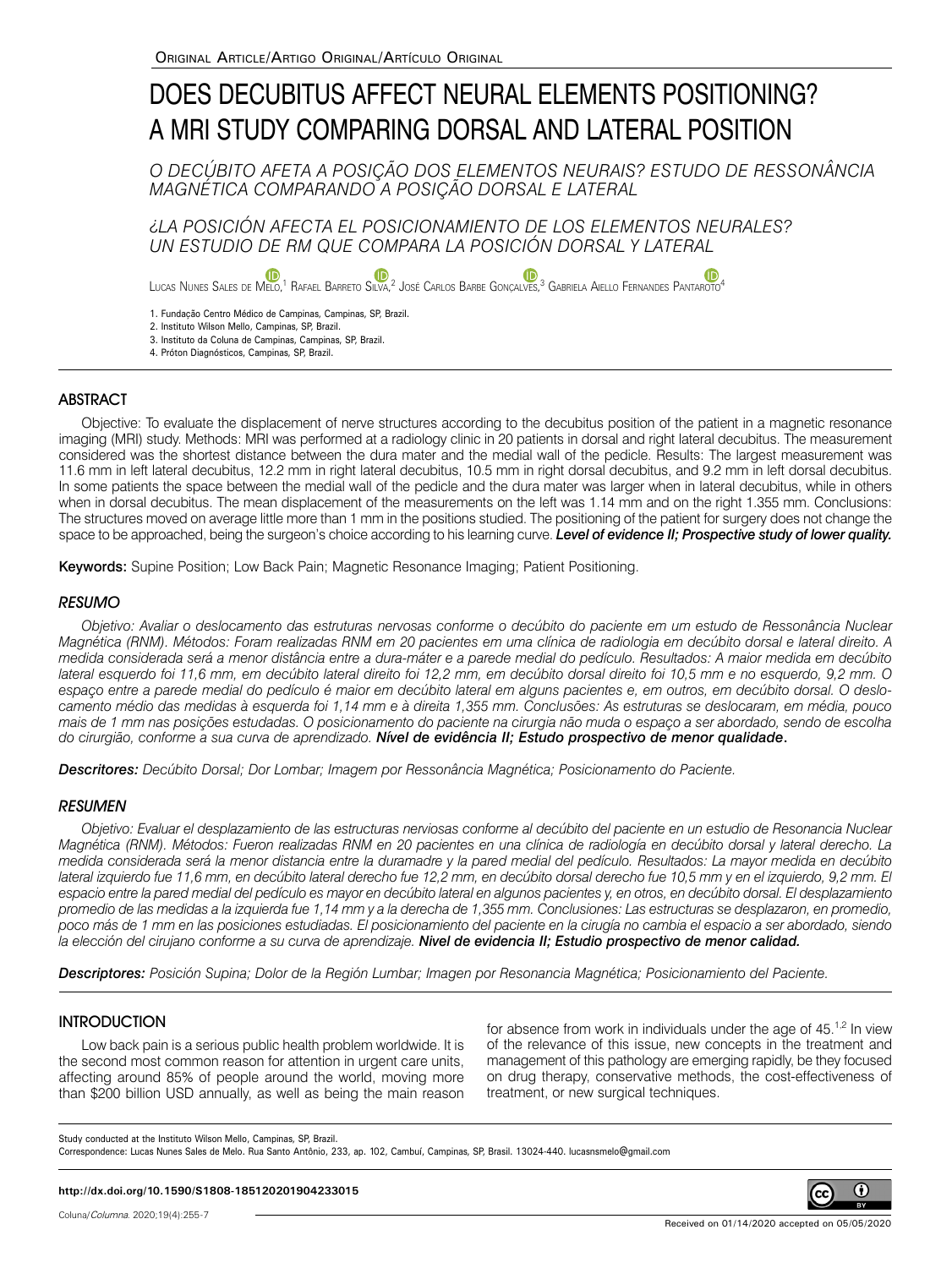Low back pain is multifactorial in origin, mainly associated with lumbar disc herniation (LDH), degenerative disc disease (DDD), mechanical axial pain, and lumbar canal stenosis, among many other pathologies. A small proportion of patients with low back pain have a formal indication of surgery.<sup>3</sup> Over the years increasingly less invasive methods have been developed to treat this pathology, with the goals of shorter hospitalization, more rapid return to work, cost reduction, preservation of the biology of the organism, and the well-being of the patient. In addition to an anamnesis and careful clinical examination, some cases require complementary examinations, magnetic resonance imaging (MRI) being the gold standard for diagnosing the etiology of low back pain.

Endoscopic spinal surgery is gaining more and more ground in the surgical treatment of low back pain because it essentially proposes what was previously mentioned, being performed via transforaminal or interlaminar approach. The site of surgical intervention is small and performing this procedure requires a large learning curve.

Positioning the patient is a critical step for any surgical procedure and is elementary to the success of the intervention. The objective of this study is to analyze the positioning of the neural structures in relation to the medial wall of the pedicle according to the positioning of the patient during an MRI scan. The positioning of these structures may generate new directions in the positioning of patients and in endoscopic spinal surgery.

## **METHODS**

This prospective study was approved by the Institutional Review Board as CAAE number 97173018.5.0000.5599. MRI scans in dorsal and right lateral decubitus were performed in 20 patients (n=20) at a clinic specialized in radiology. The isotropic volumetric T2 sequence on the same MRI device (RM Philips Achieva 1.5T) with cuts at a thickness of 1.0 mm was used for all the patients.

Twenty patients participated in this study (age:  $36 \pm 8$  years), 15 of whom were women (75%) and 5 of whom were men (25%).

The measurement considered in the study was the smallest distance between the dura mater and the medial wall of the pedicle of L5 (Figure 1). All the measurements of the acquired images were taken by a single radiologist using multiplanar reconstruction imaging software on a dedicated workstation (Extended MR WorkSpace 2.6.3.5). The measurements were taken from T2-weighted saturated images. Patients with an MRI indication for the lumbar spine, previously requested by their attending physician, were included. All the study patients already had been diagnosed with some spinal pathology with an indication for the proposed examination. Patients under the age of 20 or over the age of 50, as well as those with a diagnosis of spinal deformity, intra- and extradural tumors, or spondylolisthesis, were excluded from the study.

The distribution of the data was verified by the Shapiro Wilk test and by inspection of asymmetry and kurtosis. The Student's t-test for paired samples was applied for the comparison between the measurements in the lateral decubitus and dorsal decubitus positions.



Figure 1. MR image in right lateral decubitus on the left and in right dorsal decubitus on the right, with their respective measurements.

In addition, the mean differences between the measurements of the decubitus positions and the respective intervals were presented with 95% confidence (CI 95%). Pearson's correlation coefficients were used to analyze the association between age and the differences observed between the lateral and dorsal decubitus positions on the right and left sides. All the analyses were conducted using PASW Statistics 18.0 software (SPSS Inc., Chicago, USA). The level of significance ( $\alpha$ ) adopted was 5% ( $P < 0.05$ ).

#### RESULTS

There was no significant difference in the measurements of the differences between the lateral and dorsal decubitus positions on either the left side (mean difference  $= -0.36$  mm; CI95%  $= -0.94$ to 0.21;  $P = 0.203$  or the right side (mean difference  $= -0.58$  mm;  $C195\% = -1.29$  to 0.14 mm;  $P = 0.111$ ). The differences between the lateral and dorsal decubitus positions ranged from -1.8 to 2.4 mm on the left side and from -3.3 to 3.1 mm on the right side (Figure 2A and Figure 2B).

No significant association was observed between patient age and the differences between the measurements in the lateral and dorsal decubitus positions of the left ( $r = -0.191$ ,  $P = 0.435$ ) (Figure 3A) and right ( $r = -0.240$ ,  $P = 0.322$ ) (Figure 3B) sides.

#### **DISCUSSION**

Few studies in the medical literature have investigated the influence of the positioning of the nerve structures with a change in the position of the patient to perform imaging examinations. Magnetic resonance is the gold standard examination for the diagnosis of several degenerative spinal diseases, such as canal stenosis, disc



Figure 2. (A). displacement of the neural elements on the left side. (B). displacement of the neural elements on the right side. Data presented as mean (bars), standard deviation (line above the bar), and individual values (open circles).